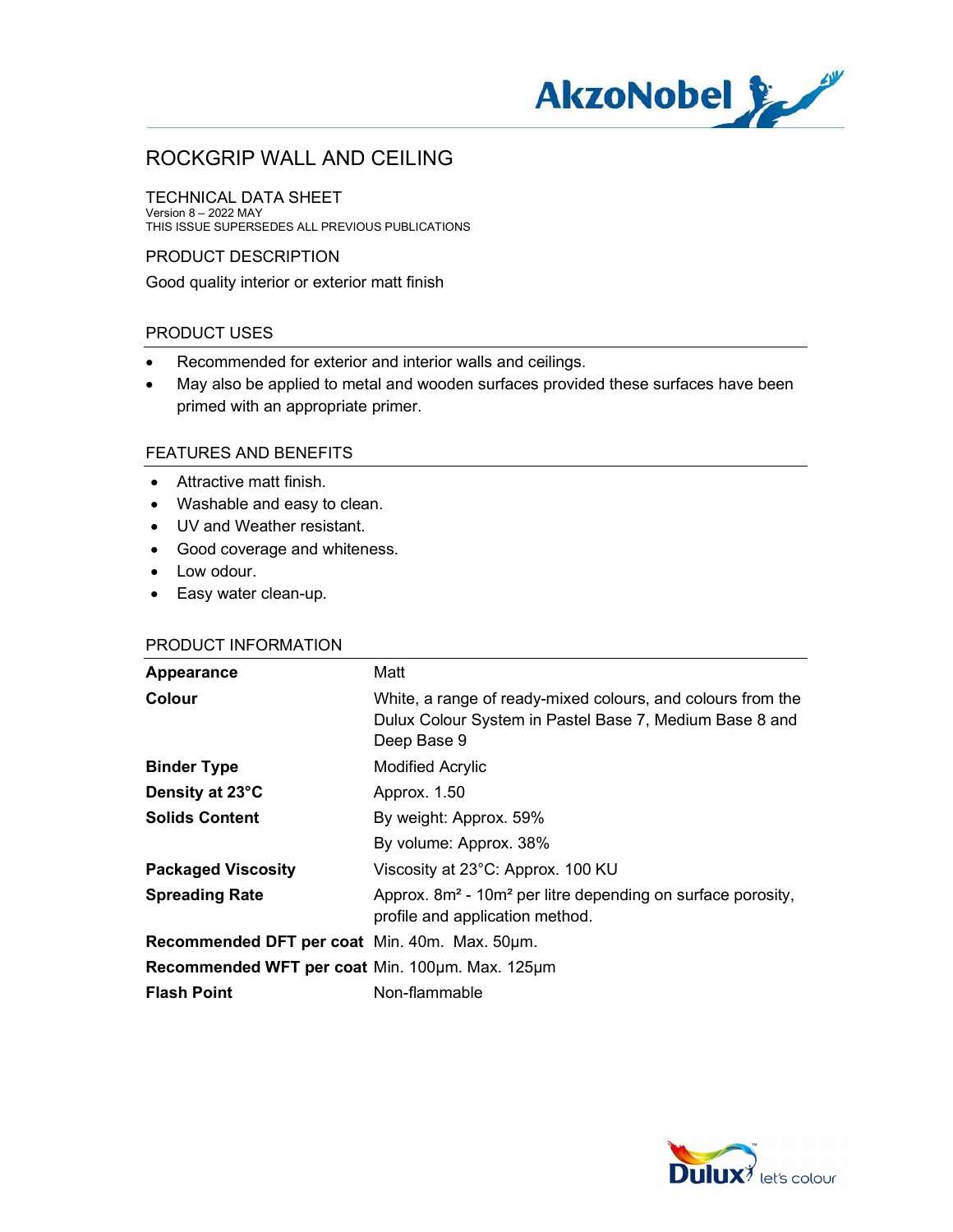

### APPLICATION INFORMATION

| Mixing                         | Stir until homogeneous with a flat paddle.                                                                                                                                                              |
|--------------------------------|---------------------------------------------------------------------------------------------------------------------------------------------------------------------------------------------------------|
| Application Surface conditions | Surface Temperature between 10 - 35°C. Relative Humidity<br>between 10 - 85 % OR 2°C above dew point minimum                                                                                            |
| Application methods            | Brush, roller or airless spray                                                                                                                                                                          |
| Thinner                        | Thinning not recommended. Ready for use after thorough<br>stirring                                                                                                                                      |
| <b>Drying Time</b>             | Touch dry 1 hour at 23°C.                                                                                                                                                                               |
| <b>Recoating Time</b>          | 4 hours at 23°C (Drying times will be extended during cold,<br>wet or humid conditions)                                                                                                                 |
| Cleaning of equipment          | After use, remove as much product as possible, and then<br>clean immediately with water.                                                                                                                |
| <b>Substrates</b>              | Suitable for cement plaster, gypsum plaster, concrete, fibre<br>cement, various types of composite boarding, PVC, metal<br>and wood trims provided that appropriate preparation and<br>priming is done. |
| Precautions                    | Do not apply during cold (below 10°C) or wet weather.                                                                                                                                                   |
|                                | Do not apply directly to substrate without priming.                                                                                                                                                     |
|                                | Not suitable for direct application to powdery or friable<br>surfaces whether previously painted or not.                                                                                                |
|                                | Essentially a wall and ceiling coating. For areas subject to<br>continual handling/soiling, e.g. cupboards and doorframes,<br>use Rockgrip Universal Gloss Enamel or Dulux Pearlglo<br>Water-Based.     |
|                                | Rockgrip Plaster Primer and Dulux Plaster Primer is<br>alkali resistant; certain tinted colours may still be susceptible<br>to alkali burn.                                                             |
|                                | Not suitable for use in kitchen and bathrooms.<br>Do not clean the surface within 7 days of applying.                                                                                                   |
|                                | Clean only with Dulux Pre-Paint Sugar Soap and non-                                                                                                                                                     |
|                                | abrasive cloth                                                                                                                                                                                          |
| <b>Coats Required</b>          | Apply two to three finishing coats to new surfaces to achieve<br>a closed film and solid colour.                                                                                                        |

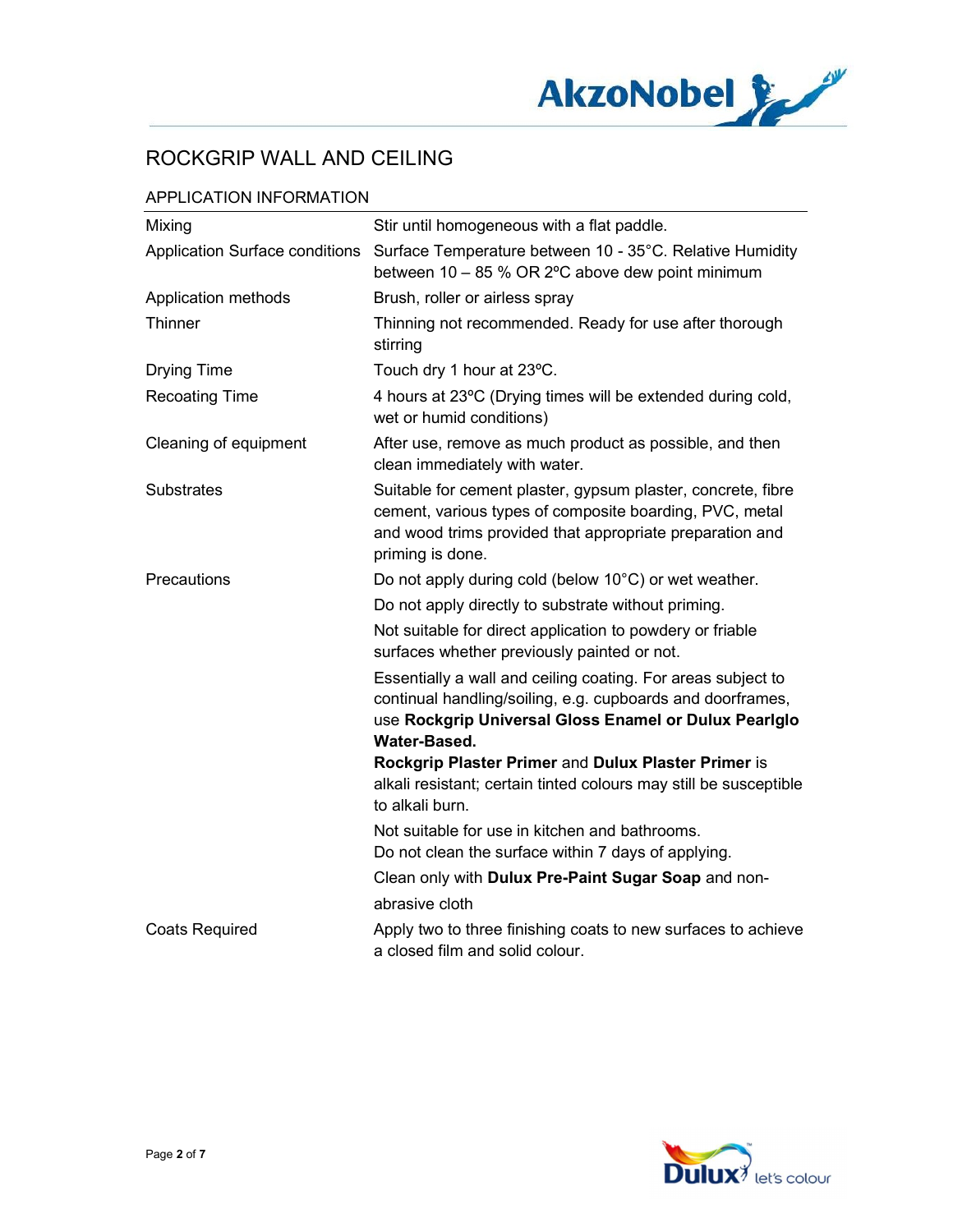

## SURFACE PREPARATION

Plaster sand should comply with SABS 1090 requirements. Plaster mix must be applied at a minimum thickness of 10mm, curing to a hard and sound finish, free of soft and friable material. MPA strength must comply with SABS 0164-1 (10MPA=2, 6:1 and 5MPA=4:1).

Ensure that surfaces are sound and free from dust, oil, grease, dirt, rust and debris. Surfaces must be thoroughly dry - no more than 12% moisture content.

#### NEW SURFACES

#### Cement Plaster (non-friable), Fibre Cement and Composite Boarding

- It is recommended that fresh plaster should be allowed one week drying for every 5mm thickness; and longer in cold or damp weather.
- Spot-prime metal strips and nail heads with appropriate metal primer.
- For best paint system performance prime with one full coat Rockgrip Plaster Primer or Rockgrip Water Based Plaster Primer.

#### Gypsum Plaster - Interior

- Newly applied Gypsum Plaster can present variable surface finishes based on the application method, the quality and type of gypsum plaster used. This can present variability in the finish of the applied gypsum in terms of surface hardness, texture and porosity. This may require added attention during priming.
- Ensure the gypsum plaster is sound, non-friable, applied and cured as per the manufacturer's specifications.
- After wiping down the gypsum plaster, no chalky powder should remain on the surface.

 If the gypsum is sound, apply a single coat Rockgrip Plaster Primer or Rockgrip Water Based Plaster Primer or Rockgrip Bonding Liquid. As gypsum plaster is a very porous surface, adsorption of the applied plaster primer or bonding liquid may occur. To test for this, wipe a black cloth over the dried applied Rockgrip Plaster Primer or Rockgrip Water Based Plaster Primer or Rockgrip Bonding Liquid to test its integrity. If a white residue is found on the back of the cloth, apply 1 to 2 further coats of the respective Rockgrip Plaster Primer or Rockgrip Water Based Plaster Primer or Rockgrip Bonding Liquid applied, to achieve the correct binding and sealing properties

#### Concrete

- Remove any uncured cement, grease, and mould release agents by high-pressure water blast, or wash with a strong solution of **Dulux Pre-Paint Sugar Soap** /water solution. Rinse off thoroughly with clean water and allow drying.
- For best paint system performance prime with one full coat Rockgrip Plaster Primer or Rockgrip Water Based Plaster Primer.

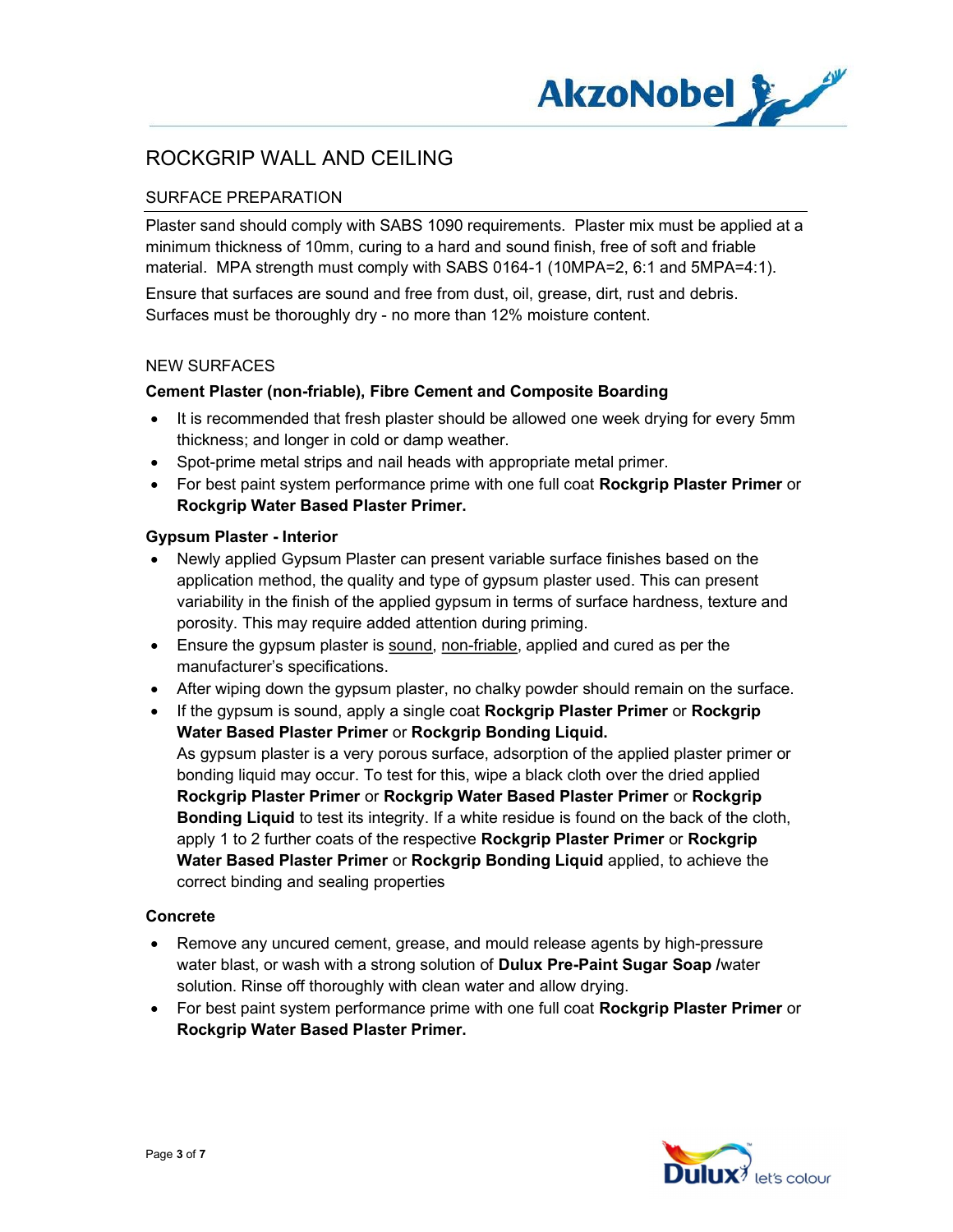

## SURFACE PREPARATION

### NEW SURFACES

## Mild Steel and Iron

- Inspect shop-primer thoroughly for damage by installation. Abrade new surfaces lightly and remove rust, mill scale by sanding, scraping or with steel wire brushes back to sound mild steel and iron or sandblast to SA 2½.
- Ensure that the sanded areas are dry and free of grease and dust. A solvent wash (rags dipped in lacquer thinner) may be used. Change the rags frequently. Allow drying, OR clean with Dulux Galvanised Iron Cleaner according to technical data sheet.
- Prime immediately following preparation with two coats **Dulux Rustshield** or with one to two coats Rockgrip Steel Primer depending on the severity of the conditions. Two coats recommended for coastal conditions.
- For best paint system performance follow primer with Rockgrip General Purpose Undercoat before applying the selected finishing coat.

### PVC Gutters and Downpipes

- Sand well to improve adhesion. Ensure surface is clean and dry.
- Prime with one full coat Dulux Supergrip.

## Wooden Surfaces

- Timber treated with borer- or fire retardant may cause slow drying (consult supplier).
- Treat knots in timber with Knotting Agent.
- Spot prime nail heads with Rockgrip Steel Primer or Dulux Rustshield.
- Special attention must be given to painting the end grain to avoid moisture penetration apply a second coat after 10 - 20 minutes.
- Prime with one coat Dulux Wood Primer. Two coats may be required for very absorbent wood. Alternatively, timber surfaces can be primed with Dulux Supergrip to support a water based paint system.
- For best paint system performance follow Dulux Wood Primer with Rockgrip General Purpose Undercoat before applying the selected finishing coat.

## PREVIOUSLY PAINTED SURFACES

#### Good Condition, not powdery

- Remove any loose and flaking paint back to a sound substrate and firm edges by scraping and sanding.
- Clean surfaces with Dulux Pre-Paint Sugar Soap /water solution to remove all surface contaminates and chalky residue, rinse with clean water to remove all traces of the Dulux Pre-Paint Sugar Soap treatment and allow drying out. For exterior application can high pressure water jet cleaning be used as an alternative to the Dulux Pre-Paint Sugar Soap treatment.
- Spot prime bare exposed substrates with appropriate primer.

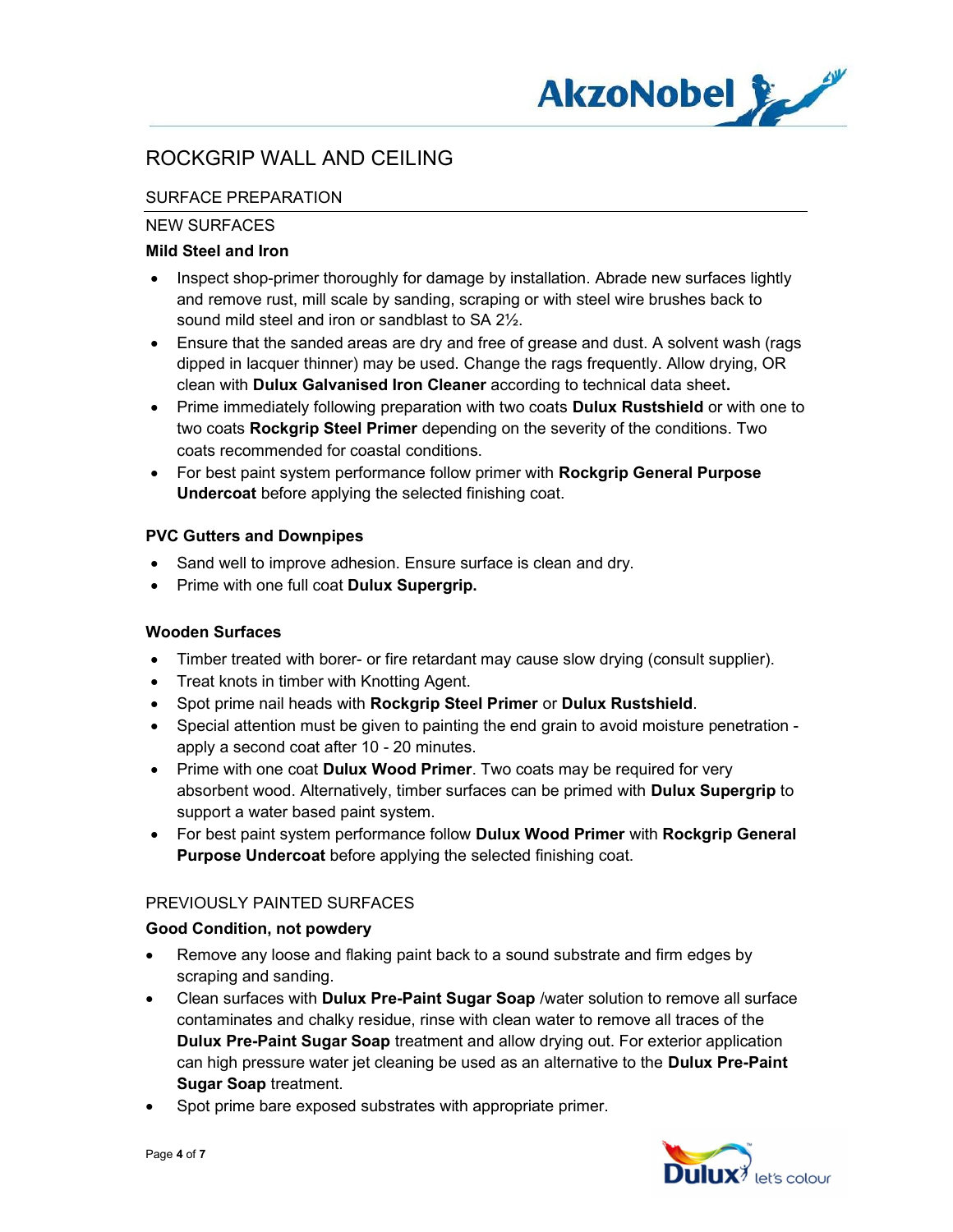

## SURFACE PREPARATION

### PREVIOUSLY PAINTED SURFACES

#### Good Condition, not powdery - Continued

 Enamel surfaces need to be sanded to a matt finish to aid adhesion before commencing with the Dulux Pre-Paint Sugar Soap /water solution treatment. Apply a coat of Rockgrip General Purpose Undercoat.

### Old Paint in Poor Condition

- Completely remove all loose and flaking paint.
- Remove oil, grease dirt or any other contaminants with **Dulux Pre-Paint Sugar** Soap/water solution and allow drying.
- Friable surfaces must be removed and repaired.
- Chalked surfaces must be thoroughly brushed or prepared with high pressure water cleaning. NOTE: While this product can be used for sealing exterior chalked or slightly friable surfaces, it will not penetrate thick layers of powdery material. Rockgrip Bonding Liquid, which is un-pigmented, is preferred.
- Mould instructions. To kill lichen and algae growth, scrub with one of the following solutions: either 4:1 water/chlorine, or 4:1 water/sodium hypochlorite. Ensure that the areas are completely saturated, and allow the solution to react for a minimum of 4 hours. Rinse the complete wall surface thoroughly with clean water and allow drying.
- Prime all exposed areas with appropriate primer as for new surfaces.

#### FILLING

Fill all imperfections with the appropriate **Dulux Pre-Paint** filler and spot prime filled areas with Rockgrip Plaster Primer or Rockgrip Water Based Plaster Primer once the crack filler has dried properly. Failure to do this will result in uneven sheen levels between the repaired and normal areas.

## HEALTH AND SAFETY INFORMATION

This product contains no added lead. Avoid contact with skin or eyes. Keep out of reach of children. If accidently swallowed, seek medical advice immediately and show this container to the doctor. Dry sanding, flame cutting and/or welding of the dry paint film will give rise to dust and/or hazardous fumes. Wet sanding should be used wherever possible.

If exposure cannot be avoided by the provision of local exhaust ventilation, suitable respiratory protective equipment should be used. Do not empty into drains or watercourses.

Ensure good ventilation during application and drying. It is recommended to use suitable protective clothing and equipment. To avoid the risk of spillage, always store and transport containers in a secure upright position. Refer to Material Safety Data Sheet for complete information.

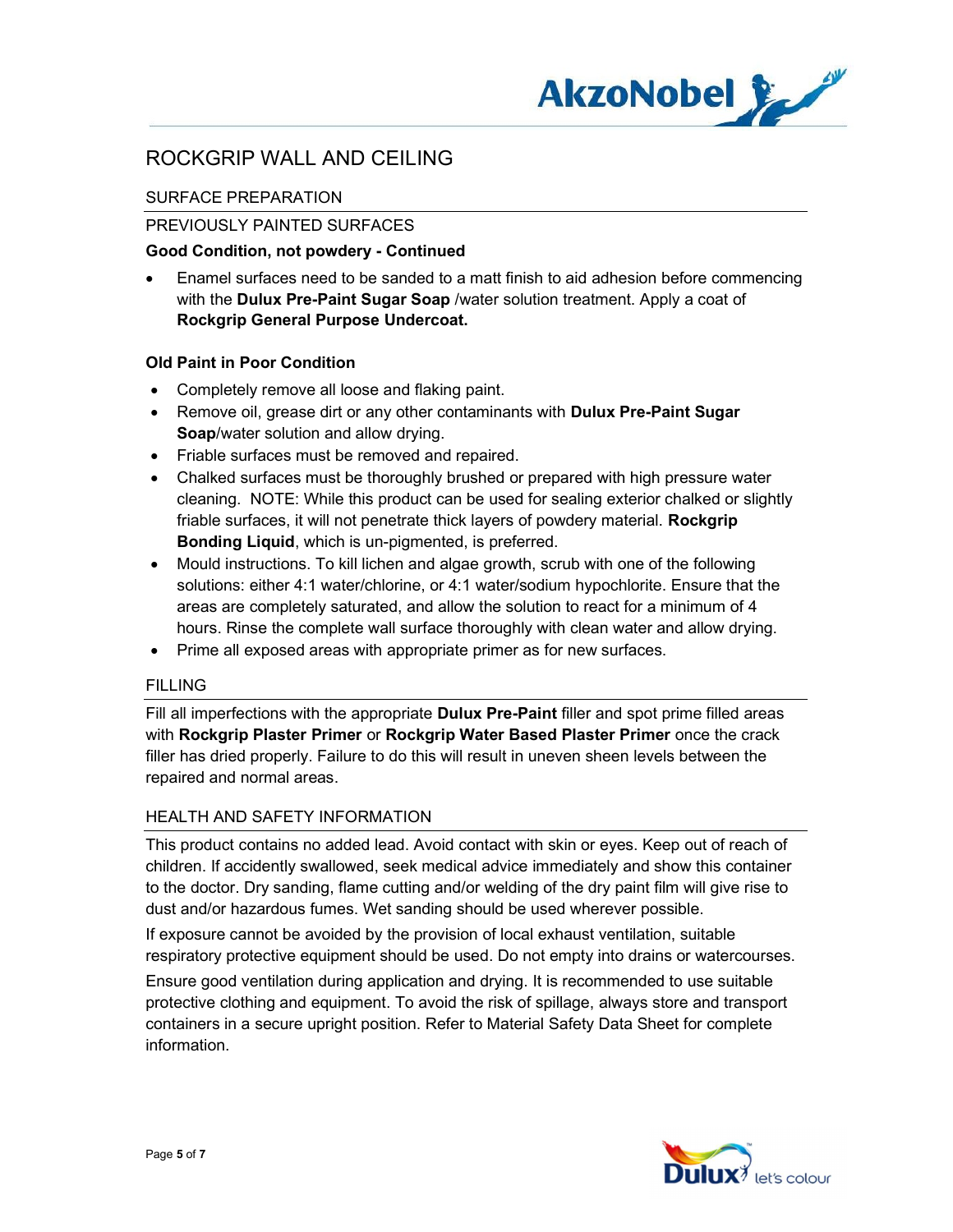

### ADDITIONAL INFORMATION

| Packaging                 | White: 5Lt, 20Lt<br>Standard Colours: 5Lt and 20Lt                                                                                                                                                                                                                                                                                                                                                                                                                                                                                              |
|---------------------------|-------------------------------------------------------------------------------------------------------------------------------------------------------------------------------------------------------------------------------------------------------------------------------------------------------------------------------------------------------------------------------------------------------------------------------------------------------------------------------------------------------------------------------------------------|
|                           | Tint Bases: Pastel Base 7, Medium Base 8 and Deep Base<br>9: 5Lt and 20Lt                                                                                                                                                                                                                                                                                                                                                                                                                                                                       |
| <b>Storage Conditions</b> | Store under cool dry conditions away from direct sunlight,<br>heat and extreme cold.                                                                                                                                                                                                                                                                                                                                                                                                                                                            |
| <b>Disclaimers</b>        | Colour references are as accurate as modern printing will<br>allow. Please refer to the in-store stripe cards/standard card,<br>or on-shelf colour displays for an accurate representation of<br>the colour. Among others, the following factors may affect<br>final colour appearance: product sheen and texture, colour<br>and light reflections, application, surface texture and<br>preparation.                                                                                                                                            |
|                           | For best colour and sheen consistency, it is advisable to use<br>containers of the same batch number, or to mix different<br>batches together in a large container, or to finish in a corner<br>before starting a new container.                                                                                                                                                                                                                                                                                                                |
| <b>Tinting Protocol</b>   | The tint base containers are only filled to levels which are<br>specific for each tint base to allow the calculated volume of<br>colourants to be added in order to achieve the volume<br>indicated on the container after tinting. Tint bases and<br>colourants are unfinished products which should not be<br>used on their own. Only once the prescribed colourant is<br>added to the specific tint base will the finished product<br>comply with the technical features and related information as<br>set out in this Technical Data Sheet. |

#### GUARANTEE

Dulux offers a 8-year product guarantee on Rockgrip Wall & Ceiling (white and tint bases when tinted with Dulux colourants). Rockgrip Wall & Ceiling tinted with non-Dulux colourants is not guaranteed, Dulux has no control over the tinting process, or the quality of the colourants used. To register your guarantee, simply call the Dulux Technical Helpline within 30 days of purchase. Simply supply your contact details, the site details, purchase details, batch number and related products used. You will receive a Guarantee Reference Number that you should record and keep in a safe place, together with your purchase slip for future reference. For terms and conditions of the guarantee, please visit www.duluxguarantee.co.za or contact Dulux Technical Helpline on 0860 330 111.